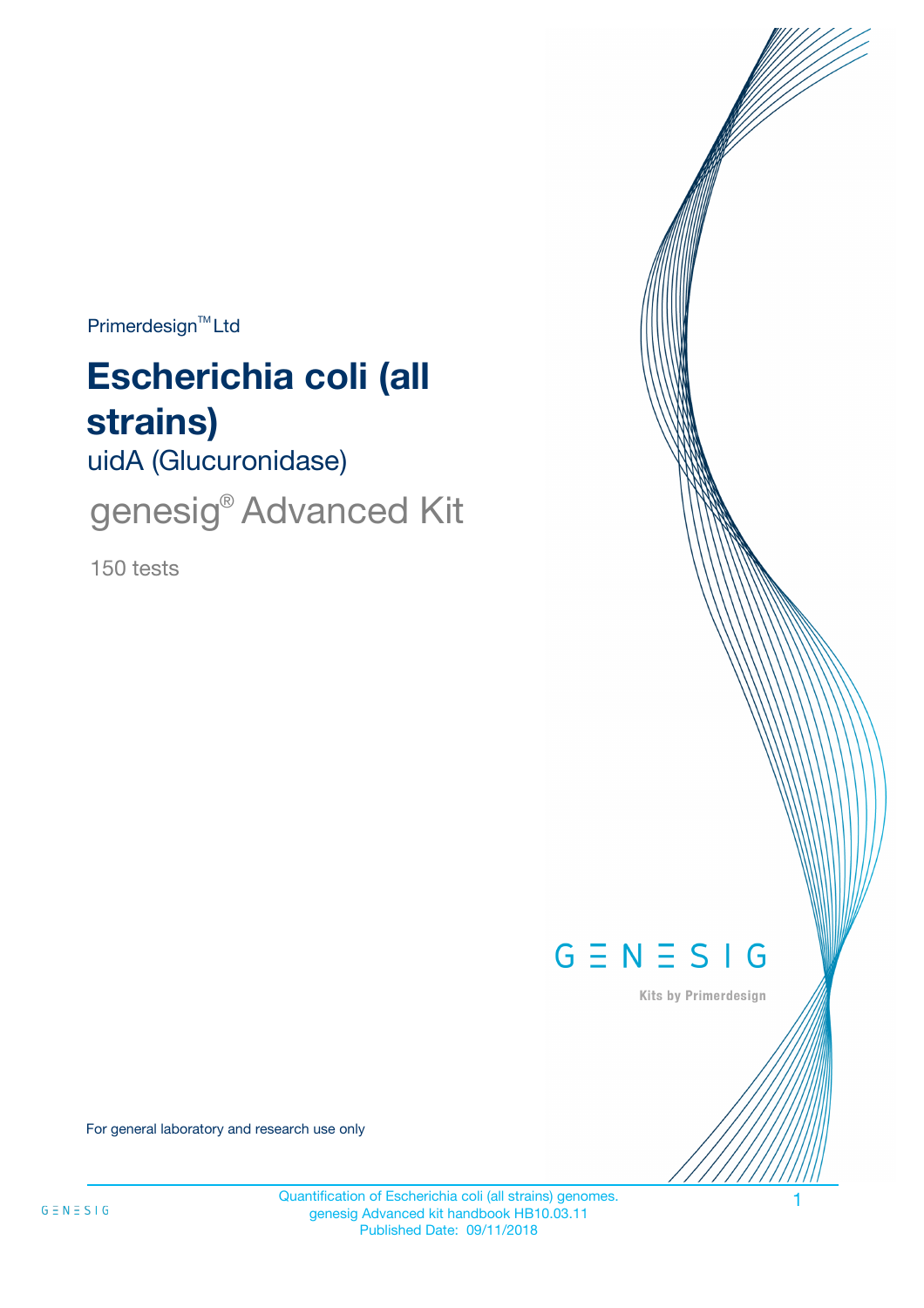## Introduction to Escherichia coli (all strains)

Escherichia coli (E. coli) is one of many species of bacteria living in the lower intestines of mammals, known as gut flora. When located in the large intestine, it assists with waste processing, vitamin K production, and food absorption. Discovered in 1885 by Theodor Escherich, a German pediatrician and bacteriologist, E. coli are abundant: the number of individual E. coli bacteria in the faeces that a human defecates in one day averages between 100 billion and 10 trillion. However, the bacteria are not confined to the environment, and specimens have also been located, for example, on the edge of hot springs.

E. coli are unable to sporulate. Thus, treatments which kill all active bacteria, such as pasteurization or simple boiling, are effective for their eradication, without requiring the more rigorous sterilization which also deactivates spores.

As a result of their adaptation to mammalian intestines, E. coli grow best in vivo or at the higher temperatures characteristic of such an environment, rather than the cooler temperatures found in soil and other environments.

The enteric E. coli (EC) are divided on the basis of virulence properties into enterotoxigenic (ETEC – causative agent of diarrhea in humans, pigs, sheep, goats, cattle, dogs, and horses), enteropathogenic (EPEC – causative agent of diarrhea in humans, rabbits, dogs, cats and horses); enteroinvasive (EIEC – found only in humans), verotoxigenic (VTEC – found in pigs, cattle, dogs and cats); enterohaemorrhagic (EHEC – found in humans, cattle, and goats, attacking porcine strains that colonize the gut in a manner similar to human EPEC strains) and enteroaggregative E. coli (EAggEC – found only in humans).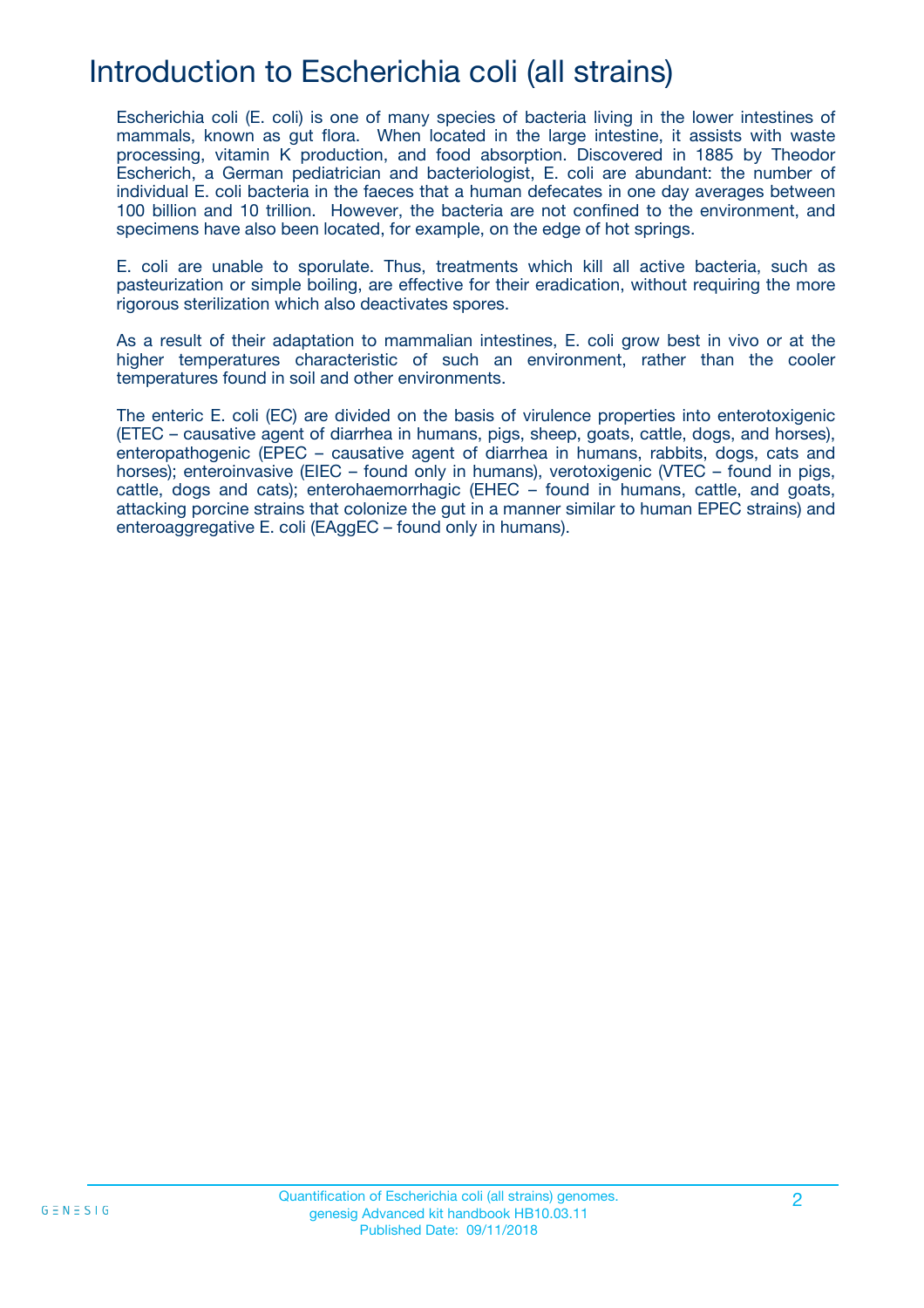## **Specificity**

The Primerdesign genesig Kit for Escherichia coli (all strains) (E.coli\_spp) genomes is designed for the in vitro quantification of E.coli spp genomes. The kit is designed to have a broad detection profile. Specifically, the primers represent 100% homology with over 95% of the NCBI database reference sequences available at the time of design.

The dynamics of genetic variation means that new sequence information may become available after the initial design. Primerdesign periodically reviews the detection profiles of our kits and when required releases new versions.

This kit also detects:

Shigella sonnei, Shigella flexneri, Shigella dysenteriae, Shigella boydii, Rhizobium, Carica papaya, Arabidopsis thaliana, Phytophthora capsici.

If you require further information, or have a specific question about the detection profile of this kit then please send an e.mail to enquiry@primerdesign.co.uk and our bioinformatics team will answer your question.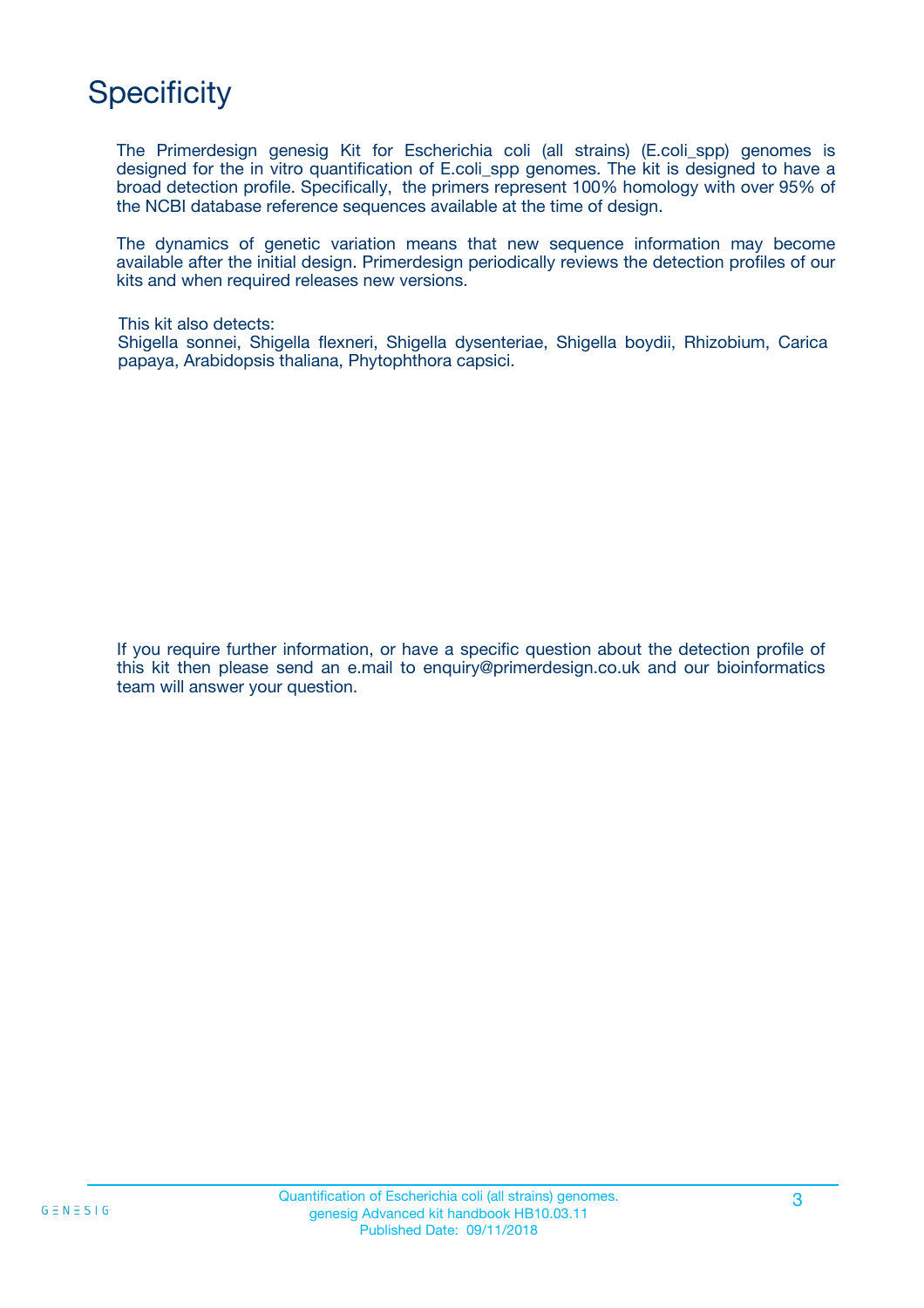## Kit contents

- **E.coli\_spp specific primer/probe mix (150 reactions BROWN)** FAM labelled
- **E.coli\_spp positive control template (for Standard curve RED)**
- **Internal extraction control primer/probe mix (150 reactions BROWN)** VIC labelled as standard
- **Internal extraction control DNA (150 reactions BLUE)**
- **Endogenous control primer/probe mix (150 reactions BROWN)** FAM labelled
- **RNase/DNase free water (WHITE)** for resuspension of primer/probe mixes
- **Template preparation buffer (YELLOW)** for resuspension of internal control template, positive control template and standard curve preparation

### Reagents and equipment to be supplied by the user

#### **Real-time PCR Instrument**

#### **Extraction kit**

This kit is recommended for use with genesig Easy DNA/RNA extraction kit. However, it is designed to work well with all processes that yield high quality RNA and DNA with minimal PCR inhibitors.

#### **oasig**TM **lyophilised or Precision**®**PLUS 2X qPCR Master Mix**

This kit is intended for use with oasig or PrecisionPLUS2X qPCR Master Mix.

**Pipettors and Tips**

**Vortex and centrifuge**

#### **Thin walled 1.5 ml PCR reaction tubes**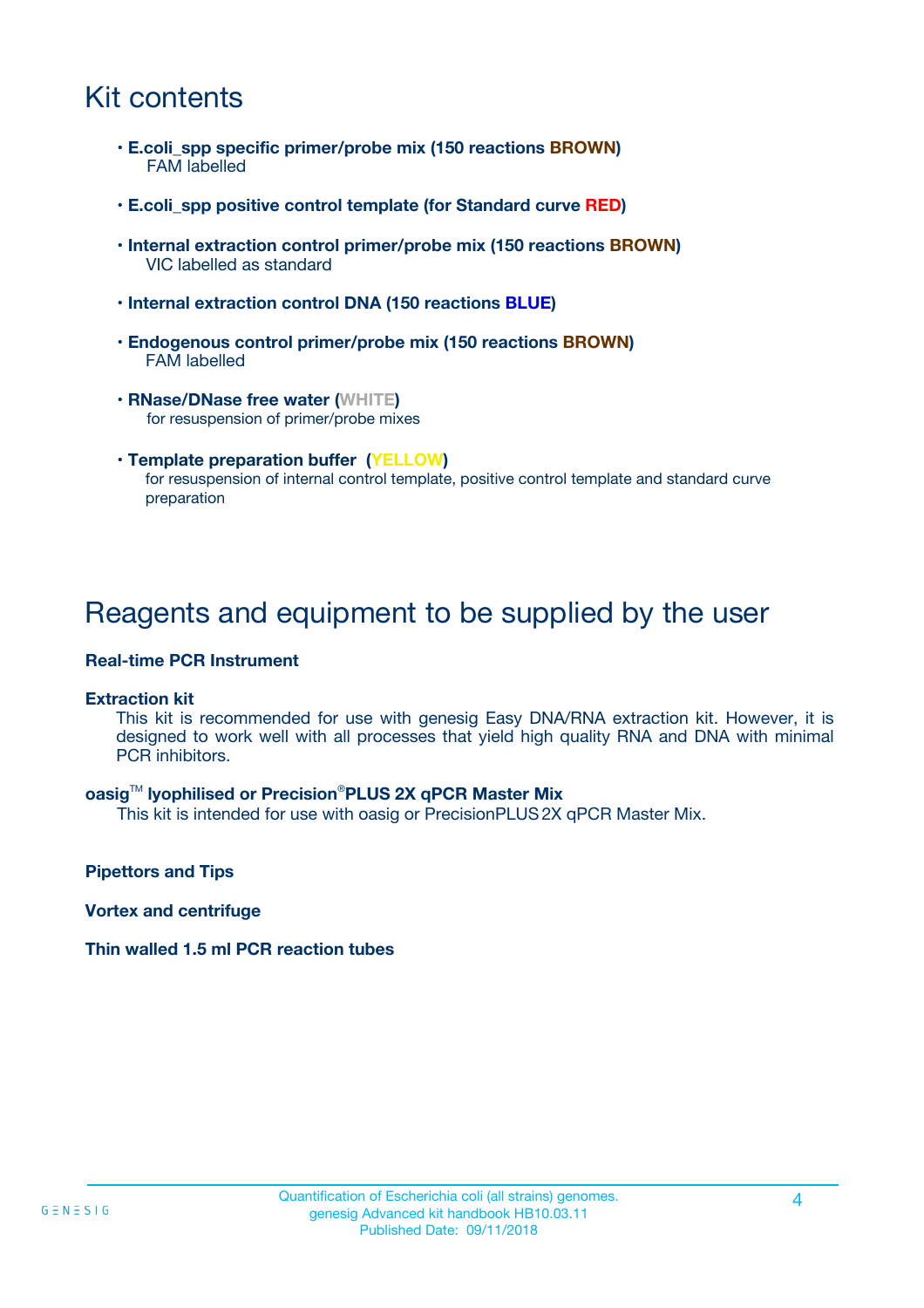### Kit storage and stability

This kit is stable at room temperature but should be stored at -20ºC on arrival. Once the lyophilised components have been resuspended they should not be exposed to temperatures above -20°C for longer than 30 minutes at a time and unnecessary repeated freeze/thawing should be avoided. The kit is stable for six months from the date of resuspension under these circumstances.

If a standard curve dilution series is prepared this can be stored frozen for an extended period. If you see any degradation in this serial dilution a fresh standard curve can be prepared from the positive control.

Primerdesign does not recommend using the kit after the expiry date stated on the pack.

### Suitable sample material

All kinds of sample material suited for PCR amplification can be used. Please ensure the samples are suitable in terms of purity, concentration, and DNA integrity (An internal PCR control is supplied to test for non specific PCR inhibitors). Always run at least one negative control with the samples. To prepare a negative-control, replace the template DNA sample with RNase/DNase free water.

### Dynamic range of test

Under optimal PCR conditions genesig E.coli\_spp detection kits have very high priming efficiencies of >95% and can detect less than 100 copies of target template.

### Notices and disclaimers

This product is developed, designed and sold for research purposes only. It is not intended for human diagnostic or drug purposes or to be administered to humans unless clearly expressed for that purpose by the Food and Drug Administration in the USA or the appropriate regulatory authorities in the country of use. During the warranty period Primerdesign genesig detection kits allow precise and reproducible data recovery combined with excellent sensitivity. For data obtained by violation to the general GLP guidelines and the manufacturer's recommendations the right to claim under guarantee is expired. PCR is a proprietary technology covered by several US and foreign patents. These patents are owned by Roche Molecular Systems Inc. and have been sub-licensed by PE Corporation in certain fields. Depending on your specific application you may need a license from Roche or PE to practice PCR. Additional information on purchasing licenses to practice the PCR process may be obtained by contacting the Director of Licensing at Roche Molecular Systems, 1145 Atlantic Avenue, Alameda, CA 94501 or Applied Biosystems business group of the Applera Corporation, 850 Lincoln Centre Drive, Foster City, CA 94404. In addition, the 5' nuclease assay and other homogeneous amplification methods used in connection with the PCR process may be covered by U.S. Patents 5,210,015 and 5,487,972, owned by Roche Molecular Systems, Inc, and by U.S. Patent 5,538,848, owned by The Perkin-Elmer Corporation.

## Trademarks

Primerdesign™ is a trademark of Primerdesign Ltd.

genesig $^\circledR$  is a registered trademark of Primerdesign Ltd.

The PCR process is covered by US Patents 4,683,195, and 4,683,202 and foreign equivalents owned by Hoffmann-La Roche AG. BI, ABI PRISM® GeneAmp® and MicroAmp® are registered trademarks of the Applera Genomics (Applied Biosystems Corporation). BIOMEK® is a registered trademark of Beckman Instruments, Inc.; iCycler™ is a registered trademark of Bio-Rad Laboratories, Rotor-Gene is a trademark of Corbett Research. LightCycler™ is a registered trademark of the Idaho Technology Inc. GeneAmp®, TaqMan® and AmpliTaqGold® are registered trademarks of Roche Molecular Systems, Inc., The purchase of the Primerdesign™ reagents cannot be construed as an authorization or implicit license to practice PCR under any patents held by Hoffmann-LaRoche Inc.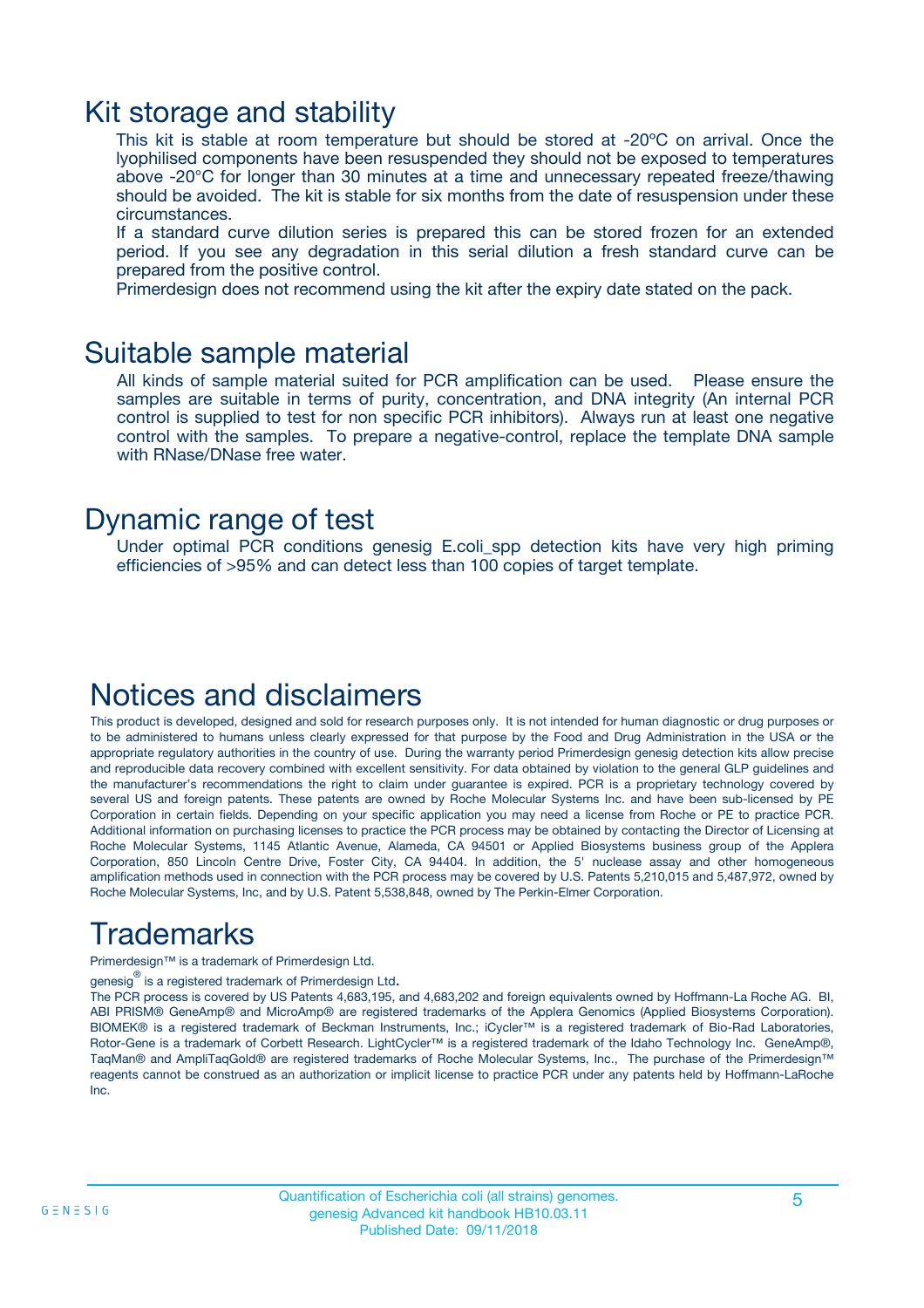### Principles of the test

#### **Real-time PCR**

A E.coli spp specific primer and probe mix is provided and this can be detected through the FAM channel.

The primer and probe mix provided exploits the so-called TaqMan® principle. During PCR amplification, forward and reverse primers hybridize to the E.coli\_spp DNA. A fluorogenic probe is included in the same reaction mixture which consists of a DNA probe labeled with a 5`-dye and a 3`-quencher. During PCR amplification, the probe is cleaved and the reporter dye and quencher are separated. The resulting increase in fluorescence can be detected on a range of qPCR platforms.

#### **Positive control**

For copy number determination and as a positive control for the PCR set up, the kit contains a positive control template. This can be used to generate a standard curve of E.coli\_spp copy number / Cq value. Alternatively the positive control can be used at a single dilution where full quantitative analysis of the samples is not required. Each time the kit is used, at least one positive control reaction must be included in the run. A positive result indicates that the primers and probes for detecting the target E.coli spp gene worked properly in that particular experimental scenario. If a negative result is obtained the test results are invalid and must be repeated. Care should be taken to ensure that the positive control does not contaminate any other kit component which would lead to false-positive results. This can be achieved by handling this component in a Post PCR environment. Care should also be taken to avoid cross-contamination of other samples when adding the positive control to the run. This can be avoided by sealing all other samples and negative controls before pipetting the positive control into the positive control well.

#### **Negative control**

To validate any positive findings a negative control reaction should be included every time the kit is used. For this reaction the RNase/DNase free water should be used instead of template. A negative result indicates that the reagents have not become contaminated while setting up the run.

E.coli\_spp DNA is known to be highly prevalent within the air and environment generally and the negative control may therefore give a late positive signal due to environmental contamination. The interpretation of results section of this handbook gives guidance on how to interpret results where environmental contamination is evident.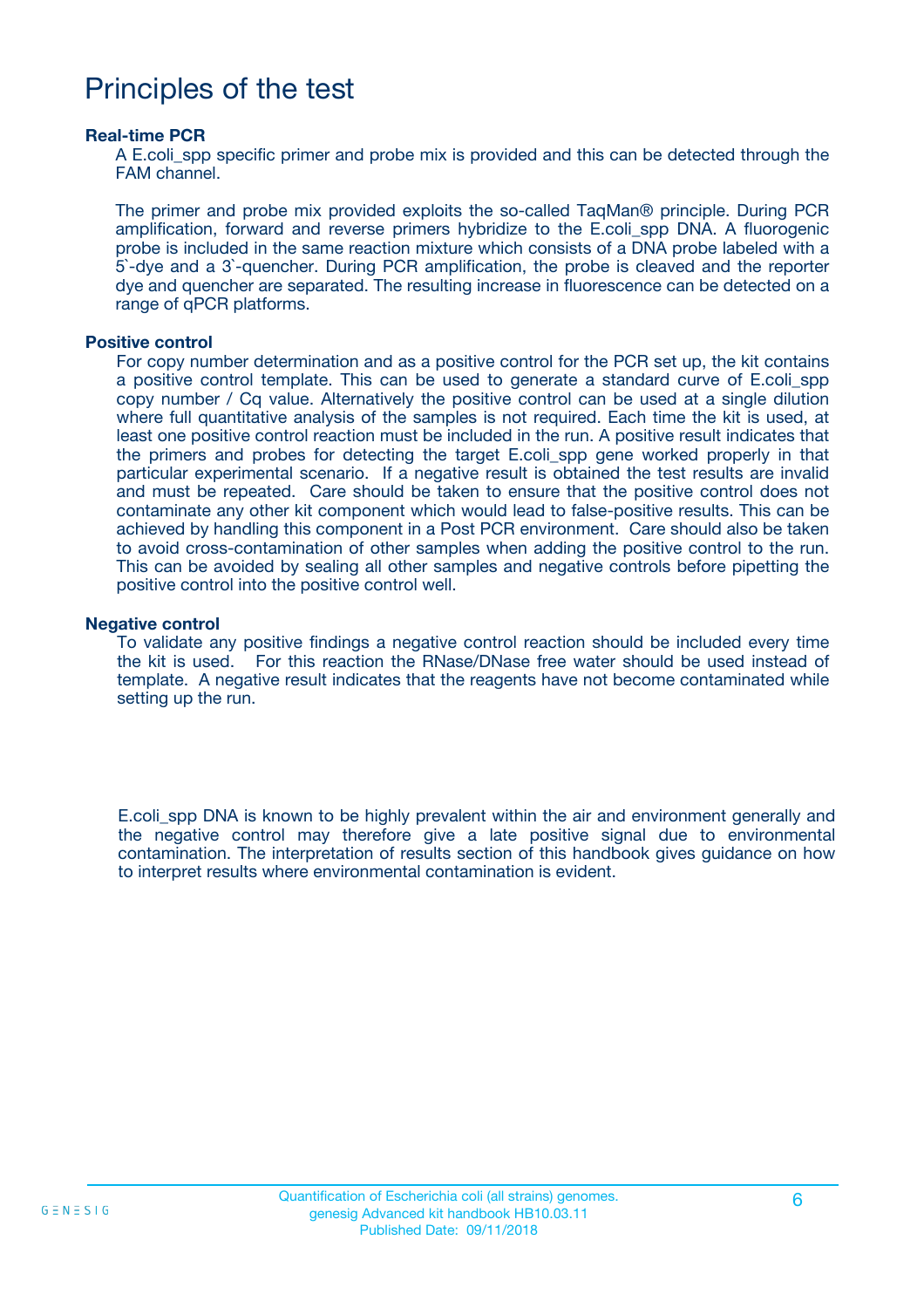#### **Internal DNA extraction control**

When performing DNA extraction, it is often advantageous to have an exogenous source of DNA template that is spiked into the lysis buffer. This control DNA is then co-purified with the sample DNA and can be detected as a positive control for the extraction process. Successful co-purification and qPCR for the control DNA also indicates that PCR inhibitors are not present at a high concentration.

A separate primer and probe mix are supplied with this kit to detect the exogenous DNA using qPCR. The primers are present at PCR limiting concentrations which allows multiplexing with the target sequence primers. Amplification of the control DNA does not interfere with detection of the E.coli\_spp target DNA even when present at low copy number. The Internal control is detected through the VIC channel and gives a Cq value of 28+/-3.

#### **Endogenous control**

To confirm extraction of a valid biological template, a primer and probe mix is included to detect an endogenous gene. Detection of the endogenous control is through the FAM channel and it is NOT therefore possible to perform a multiplex with the E.coli\_spp primers. A poor endogenous control signal may indicate that the sample did not contain sufficient biological material.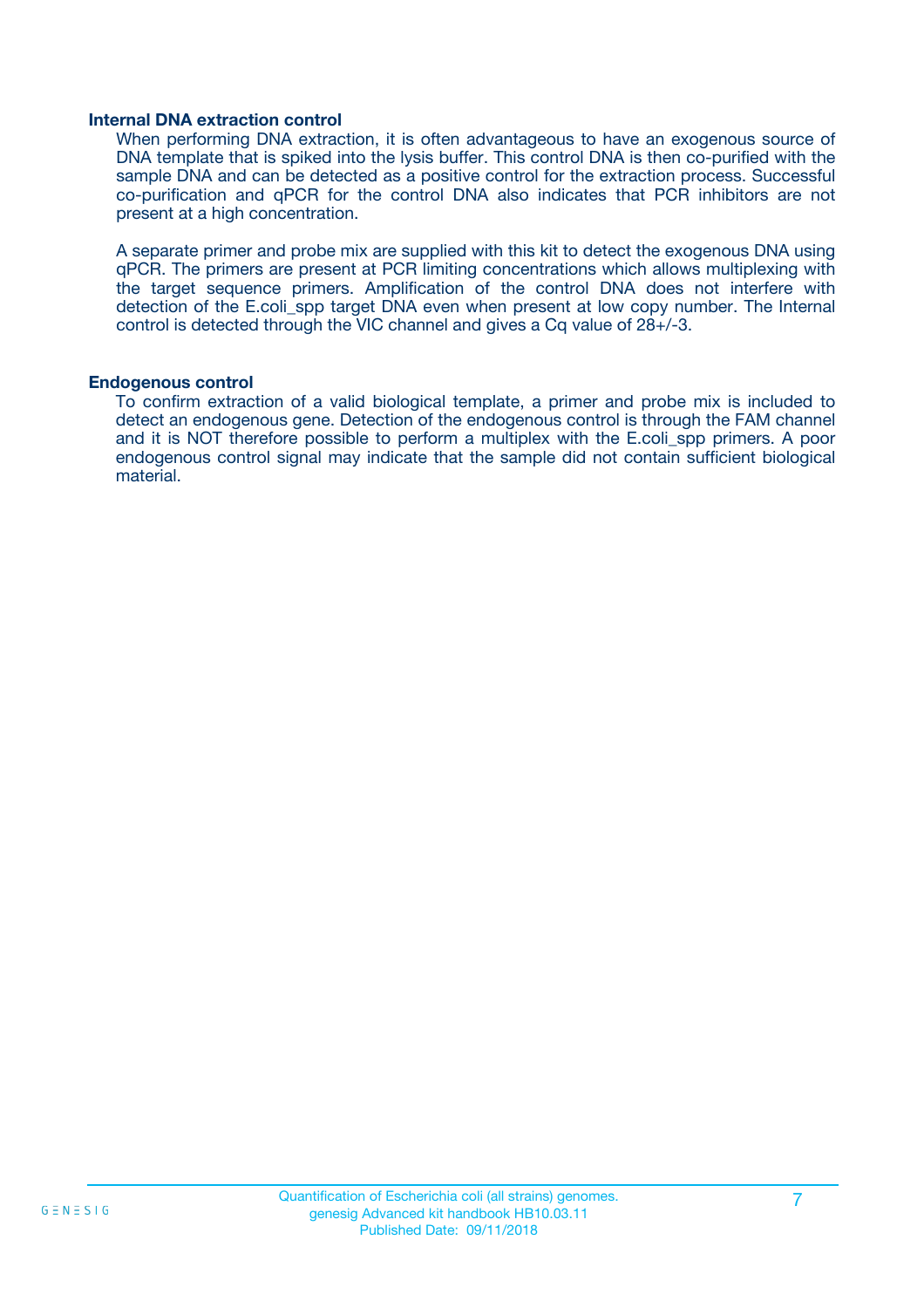### Resuspension protocol

To minimize the risk of contamination with foreign DNA, we recommend that all pipetting be performed in a PCR clean environment. Ideally this would be a designated PCR lab or PCR cabinet. Filter tips are recommended for all pipetting steps.

- **1. Pulse-spin each tube in a centrifuge before opening.** This will ensure lyophilised primer and probe mix is in the base of the tube and is not spilt upon opening the tube.
- **2. Resuspend the primer/probe mixes in the RNase/DNase free water supplied, according to the table below:**

To ensure complete resuspension, vortex each tube thoroughly.

| Component - resuspend in water                       |          |  |
|------------------------------------------------------|----------|--|
| <b>Pre-PCR pack</b>                                  |          |  |
| E.coli_spp primer/probe mix (BROWN)                  |          |  |
| Internal extraction control primer/probe mix (BROWN) | $165$ µl |  |
| Endogenous control primer/probe mix (BROWN)          | 165 µl   |  |

**3. Resuspend the internal control template and positive control template in the template preparation buffer supplied, according to the table below:** To ensure complete resuspension, vortex each tube thoroughly.

| Component - resuspend in template preparation buffer |  |  |  |
|------------------------------------------------------|--|--|--|
| <b>Pre-PCR heat-sealed foil</b>                      |  |  |  |
| Internal extraction control DNA (BLUE)               |  |  |  |
| <b>Post-PCR heat-sealed foil</b>                     |  |  |  |
| E.coli spp Positive Control Template (RED) *         |  |  |  |

\* This component contains high copy number template and is a VERY significant contamination risk. It must be opened and handled in a separate laboratory environment, away from the other components.

### DNA extraction

The internal extraction control DNA can be added either to the DNA lysis/extraction buffer or to the DNA sample once it has been resuspended in lysis buffer.

**DO NOT add the internal extraction control DNA directly to the unprocessed biological sample as this will lead to degradation and a loss in signal.**

- **1. Add 4µl of the Internal extraction control DNA (BLUE) to each sample in DNA lysis/extraction buffer per sample.**
- **2. Complete DNA extraction according to the manufacturers protocols.**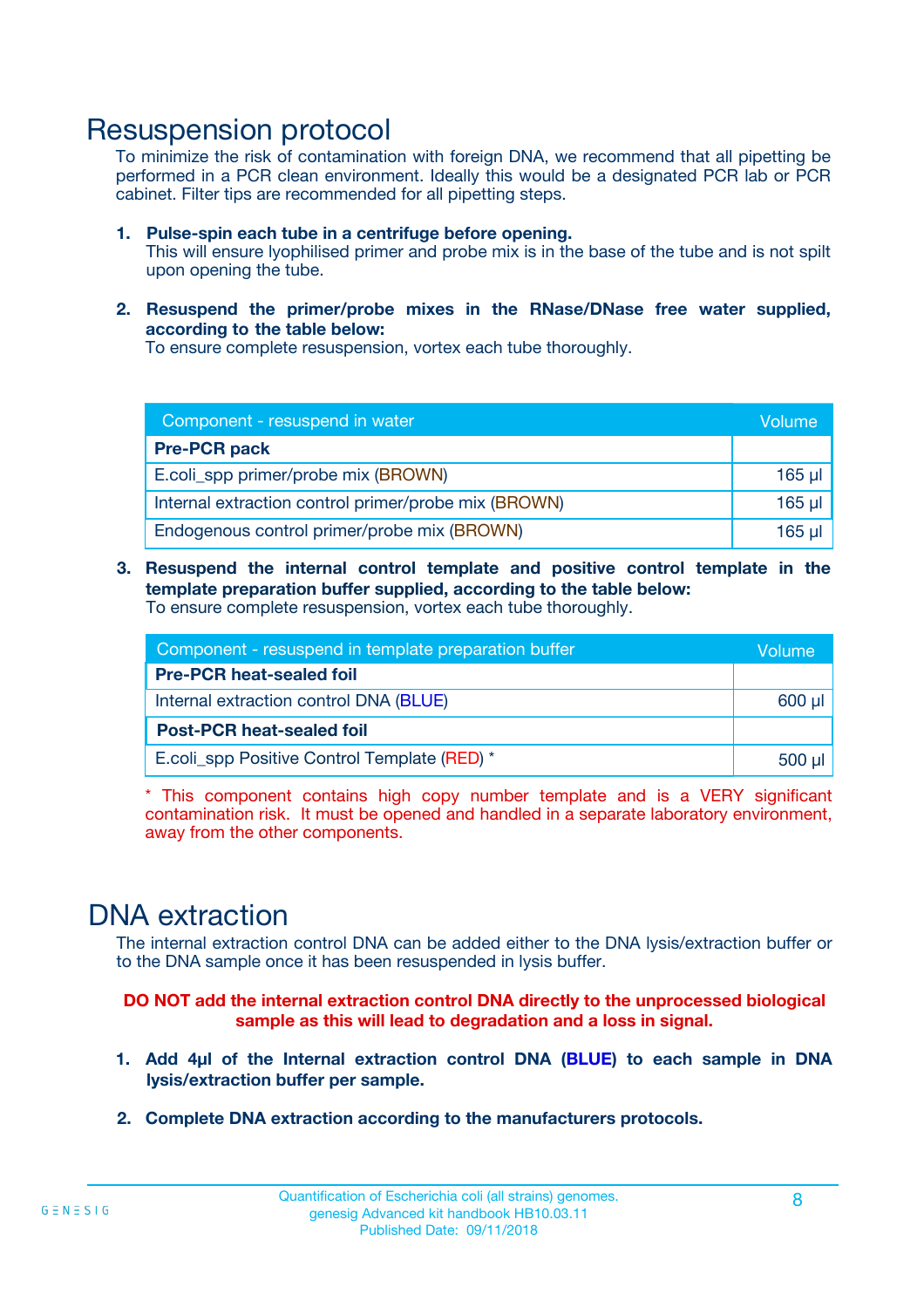## qPCR detection protocol

**1. For each DNA sample prepare a reaction mix according to the table below:** Include sufficient reactions for positive and negative controls.

| Component                                            | Volume   |  |
|------------------------------------------------------|----------|--|
| oasig or PrecisionPLUS 2X qPCR Master Mix            | 10 $\mu$ |  |
| E.coli_spp primer/probe mix (BROWN)                  | 1 µl     |  |
| Internal extraction control primer/probe mix (BROWN) | 1 µl     |  |
| <b>RNase/DNase free water (WHITE)</b>                | $3 \mu$  |  |
| <b>Final Volume</b>                                  |          |  |

**2. For each DNA sample prepare an endogenous control reaction according to the table below (Optional):**

**This control reaction will provide useful information regarding the quality of the biological sample.**

| Component                                   | Volume          |  |
|---------------------------------------------|-----------------|--|
| oasig or PrecisionPLUS 2X qPCR Master Mix   | 10 µl           |  |
| Endogenous control primer/probe mix (BROWN) |                 |  |
| <b>RNase/DNase free water (WHITE)</b>       | $4 \mu$         |  |
| <b>Final Volume</b>                         | 15 <sub>µ</sub> |  |

- **3. Pipette 15µl of each mix into individual wells according to your qPCR experimental plate set up.**
- **4. Prepare sample DNA templates for each of your samples.**
- **5. Pipette 5µl of DNA template into each well, according to your experimental plate set up.**

For negative control wells use 5µl of RNase/DNase free water. The final volume in each well is 20ul.

**6. If a standard curve is included for quantitative analysis, prepare a reaction mix according to the table below:**

| Component                                 | Volume     |
|-------------------------------------------|------------|
| oasig or PrecisionPLUS 2X qPCR Master Mix | 10 µl      |
| E.coli_spp primer/probe mix (BROWN)       |            |
| <b>RNase/DNase free water (WHITE)</b>     | $4 \mu$    |
| <b>Final Volume</b>                       | $15$ $\mu$ |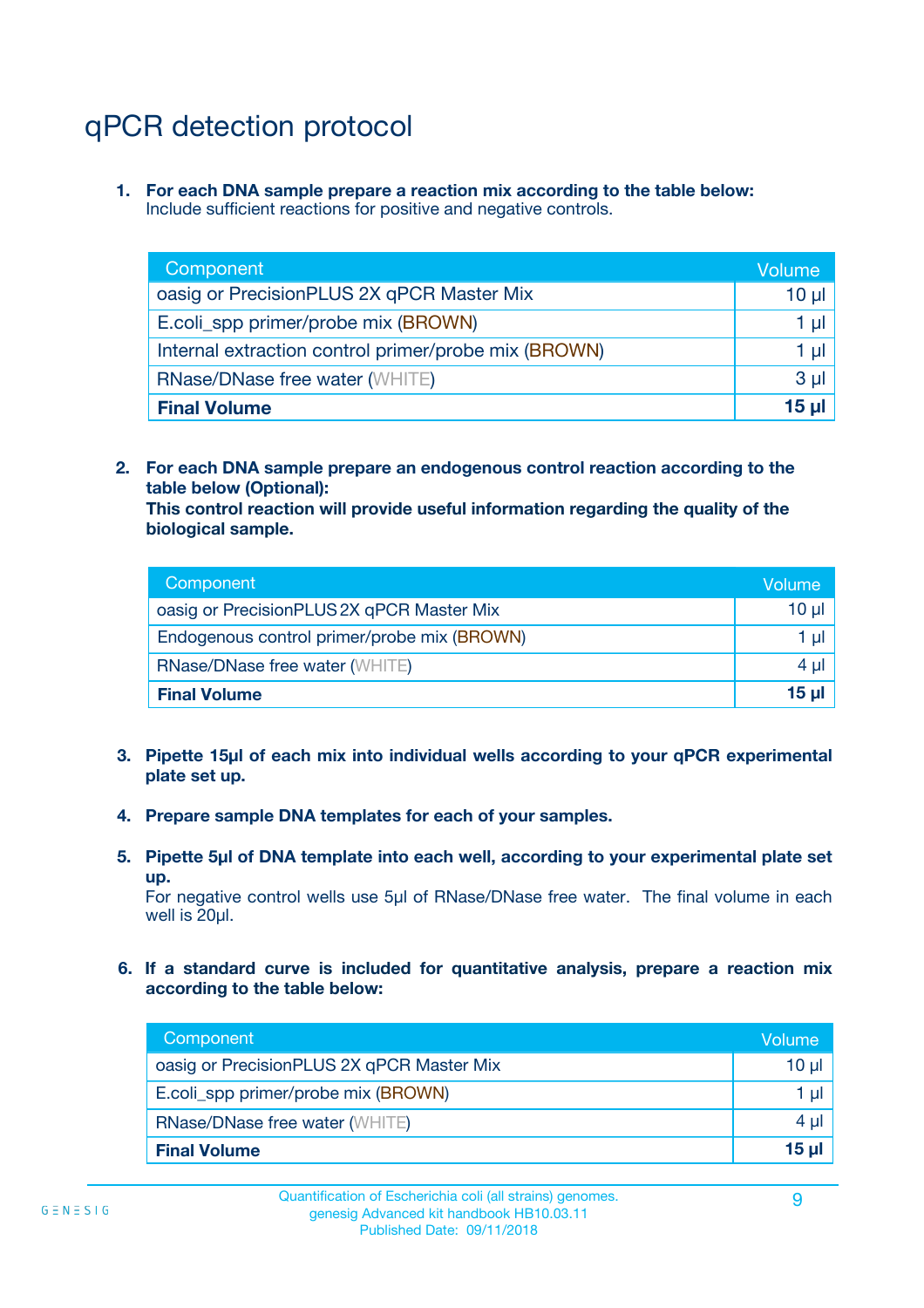#### **7. Preparation of standard curve dilution series.**

- 1) Pipette 90µl of template preparation buffer into 5 tubes and label 2-6
- 2) Pipette 10µl of Positive Control Template (RED) into tube 2
- 3) Vortex thoroughly
- 4) Change pipette tip and pipette 10µl from tube 2 into tube 3
- 5) Vortex thoroughly

Repeat steps 4 and 5 to complete the dilution series

| <b>Standard Curve</b>         | <b>Copy Number</b>     |
|-------------------------------|------------------------|
| Tube 1 Positive control (RED) | $2 \times 10^5$ per µl |
| Tube 2                        | $2 \times 10^4$ per µl |
| Tube 3                        | $2 \times 10^3$ per µl |
| Tube 4                        | $2 \times 10^2$ per µl |
| Tube 5                        | $20$ per $\mu$         |
| Tube 6                        | 2 per µl               |

**8. Pipette 5µl of standard template into each well for the standard curve according to your experimental plate set up.**

#### The final volume in each well is 20µl.

## qPCR amplification protocol

Amplification conditions using oasig or PrecisionPLUS 2X qPCR Master Mix.

|             | <b>Step</b>       | <b>Time</b>     | Temp    |
|-------------|-------------------|-----------------|---------|
|             | Enzyme activation | 2 min           | 95 °C   |
| Cycling x50 | Denaturation      | 10 <sub>s</sub> | 95 $°C$ |
|             | DATA COLLECTION * | 60 s            | 60 °C   |

\* Fluorogenic data should be collected during this step through the FAM and VIC channels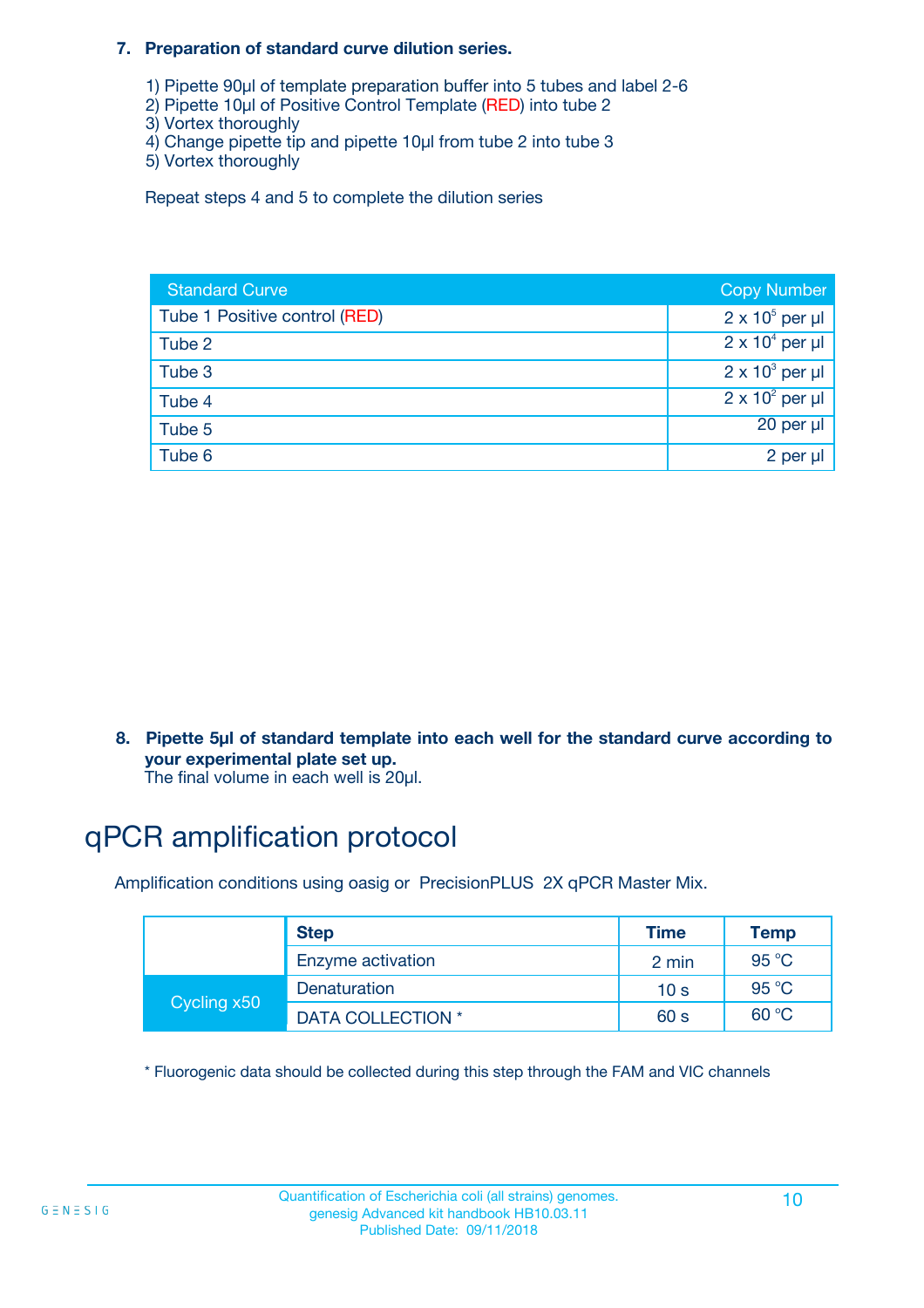# Interpretation of results

| <b>Target</b><br>(FAM) | Internal<br>control<br>(NIC) | <b>Positive</b><br>control | <b>Negative</b><br>control | Interpretation                                                                                                  |
|------------------------|------------------------------|----------------------------|----------------------------|-----------------------------------------------------------------------------------------------------------------|
| $\leq 30$              | $+ 1 -$                      | ÷                          |                            | <b>POSITIVE QUANTITATIVE RESULT</b><br>calculate copy number                                                    |
| > 30                   | ÷                            | ÷                          |                            | <b>POSITIVE QUANTITATIVE RESULT</b><br>calculate copy number                                                    |
| > 30                   |                              | ÷                          |                            | <b>POSITIVE QUALITATIVE RESULT</b><br>do not report copy number as this<br>may be due to poor sample extraction |
|                        | ÷                            | ÷                          |                            | <b>NEGATIVE RESULT</b>                                                                                          |
| $+ 1 -$                | $+ 1 -$                      | ÷                          | $\leq 35$                  | <b>EXPERIMENT FAILED</b><br>due to test contamination                                                           |
|                        | $+$ / -                      | ÷                          | > 35                       | $\star$                                                                                                         |
|                        |                              | ÷                          |                            | <b>SAMPLE PREPARATION FAILED</b>                                                                                |
|                        |                              |                            |                            | <b>EXPERIMENT FAILED</b>                                                                                        |

Positive control template (RED) is expected to amplify between Cq 16 and 23. Failure to satisfy this quality control criterion is a strong indication that the experiment has been compromised

\*Where the test sample is positive and the negative control is positive with a  $Cq > 35$ , the sample must be reinterpreted based on the relative signal strength of the two results:



If the sample amplifies  $> 3$  Cq earlier than the negative control then the sample should be reinterpreted (via the table above) with the negative control verified as negative.



If the sample amplifies  $<$  3 Cq earlier than the negative control then the positive sample result is invalidated and a negative call is the correct result.